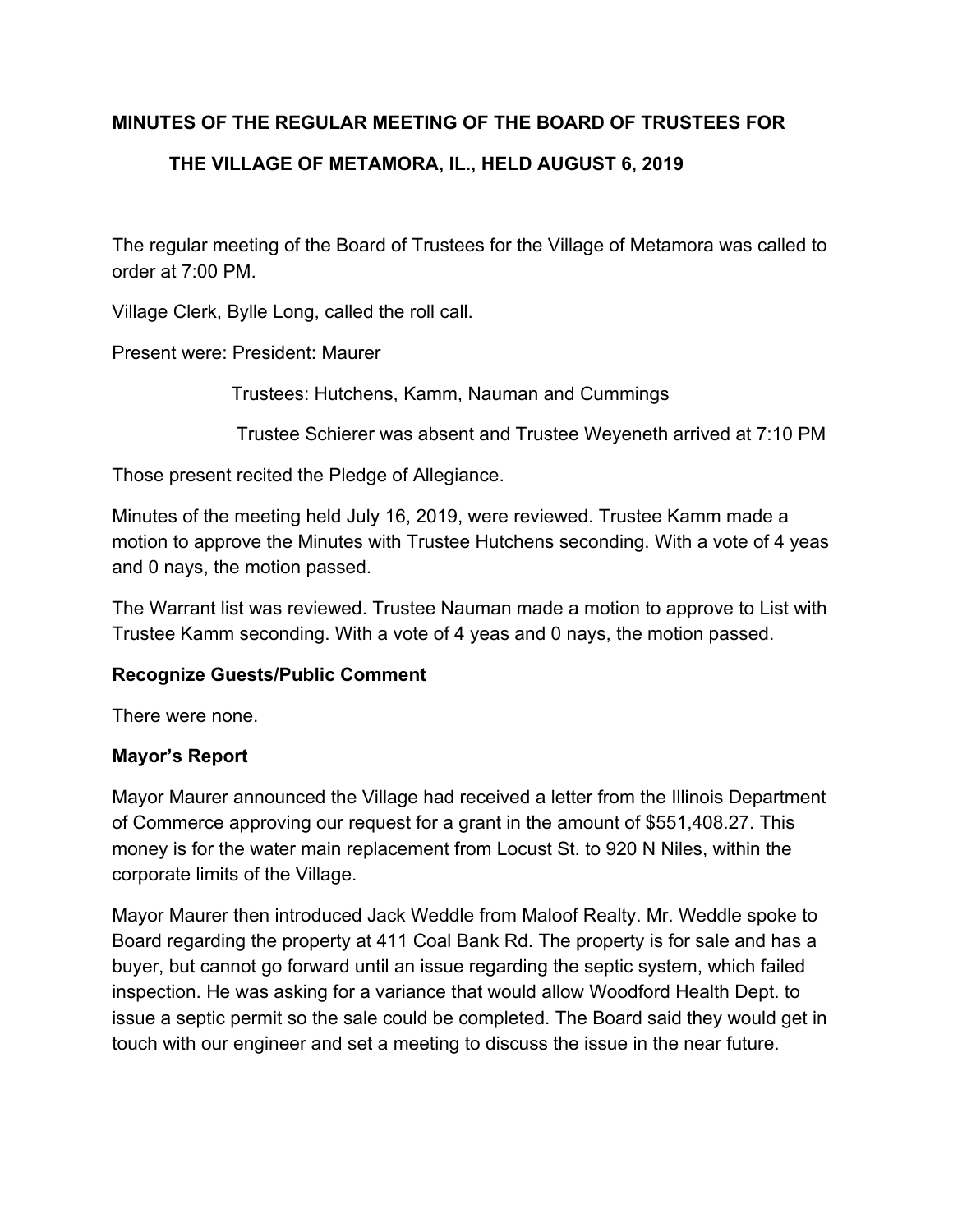Mayor Maurer addressed the Board regarding the upcoming conference held by the Illinois Mgmt. League. He said if any Board members were interested in going, to let Monica know so reservations could be made.

He then mentioned the idea of planting trees along Rt 116 at both ends of town. His thoughts were, they would be a more inviting entrance to the Village. Trustee Nauman stated that IDOT would not allow any trees to be planted along the right-of-way.

# **Attorney's Report**

Attorney Brunton presented a memo regarding the Cannabis Regulation & Control Act, which will become law on January 1, 2020. He suggested the Board read the memo and consider the primary questions the Village will need to consider at this time.

He then gave short updates on other issues from the past.

# **Engineer's Report**

There was no report.

# **Treasurer's Report**

Treasurer Garber gave the following report:

# CASH BALANCES

Cash balances as of June 30¸2019, increased \$8,799 about a .2% increase from May 31, 2019.

## MAJOR RECEIPTS

| State of Illinois           |     | 73,908   |
|-----------------------------|-----|----------|
| <b>MAJOR DISBURSEMENTS</b>  |     |          |
| Ameren                      |     | \$14,121 |
| Haiges Machinery Inc.       | \$. | 13,410   |
| Brenntag Mid-South Inc.     | \$. | 12,750   |
| Gordon, Stockman & Waugh PC | \$  | 11,250   |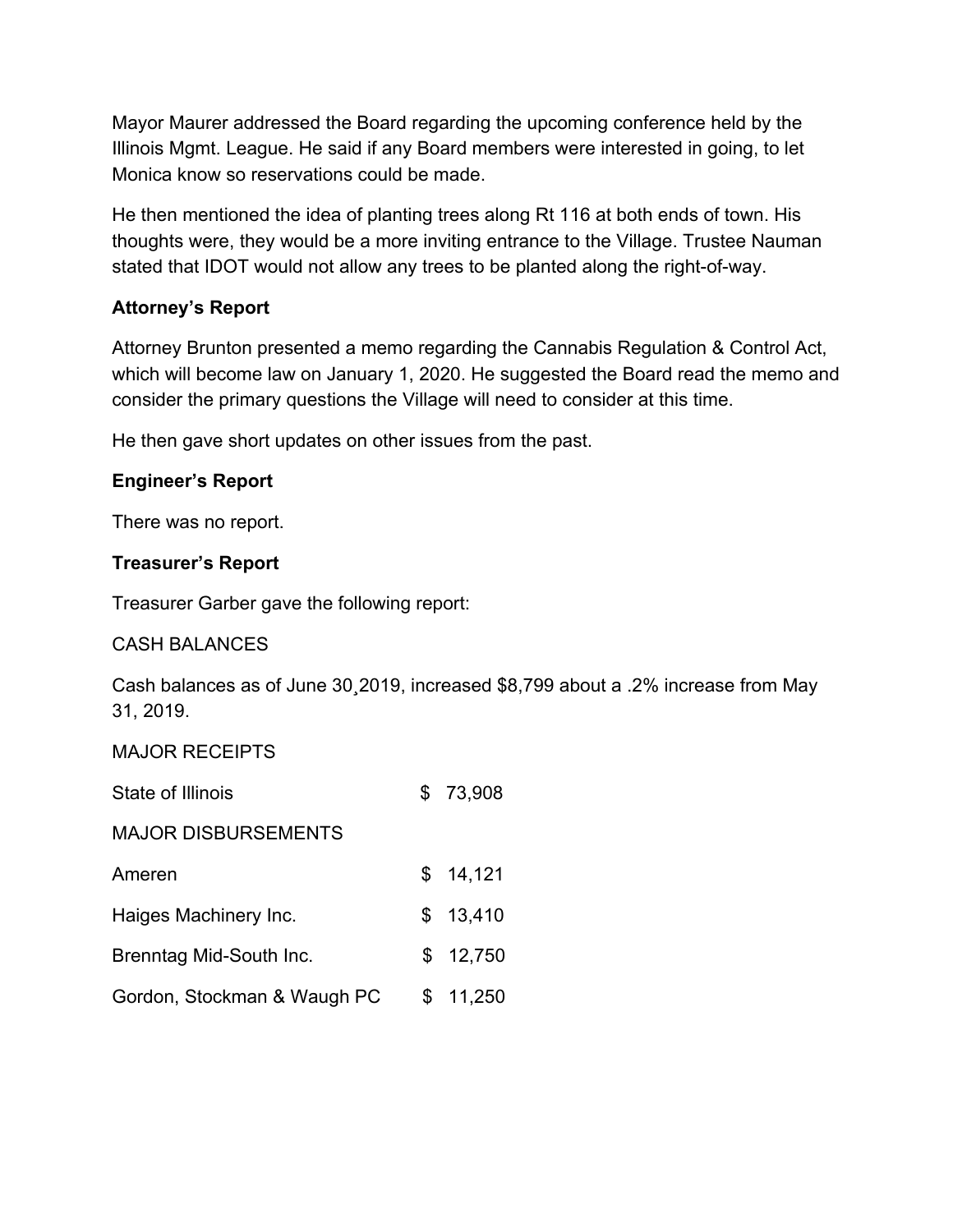### INVESTMENTS

Funds were invested during the month of June in the Money Market at Commerce Bank earning interest at .85% on June 30, 2019. The Goodfield State Bank Money Market earned an interest rate of .25% on June 30, 2019. The Goodfield State Bank Insured Cash Sweep Account earned 1% on the balance at June 30, 2019.

### **Public Works Department**

Trustee Nauman announced that Mrs. Patty Ryan will be retiring as of the end of this year. He said Jason has someone lined up to take over the maintenance of the park.

### **Police/Fire/ESD**

There was no report.

Trustee Kamm requested an Executive Session to discuss personnel.

### **Finance, Economic Development, Insurance**

Trustee Weyenth gave updates of his efforts to bring retail businesses to the Village. He said right now things are not progressing forward.

### **Special Projects, Buildings**

Trustee Hutchens made a motion to approve the purchase of a salt storage building, not to exceed \$15,000.00. Trustee Nauman seconded the motion and with a vote of 5 yeas and 0 nays, the motion passed.

He then made a motion to approved the addition of a restroom to be built on the main level of the Village Hall, not to exceed \$10,000.00. Trustee Nauman suggested we wait to see if our engineer had heard anything from Woodford County on a grant that is possible. The subject will be on the agenda for the next meeting.

## **Old Business**

There was none.

### **New Business**

There was none

**Executive Session**